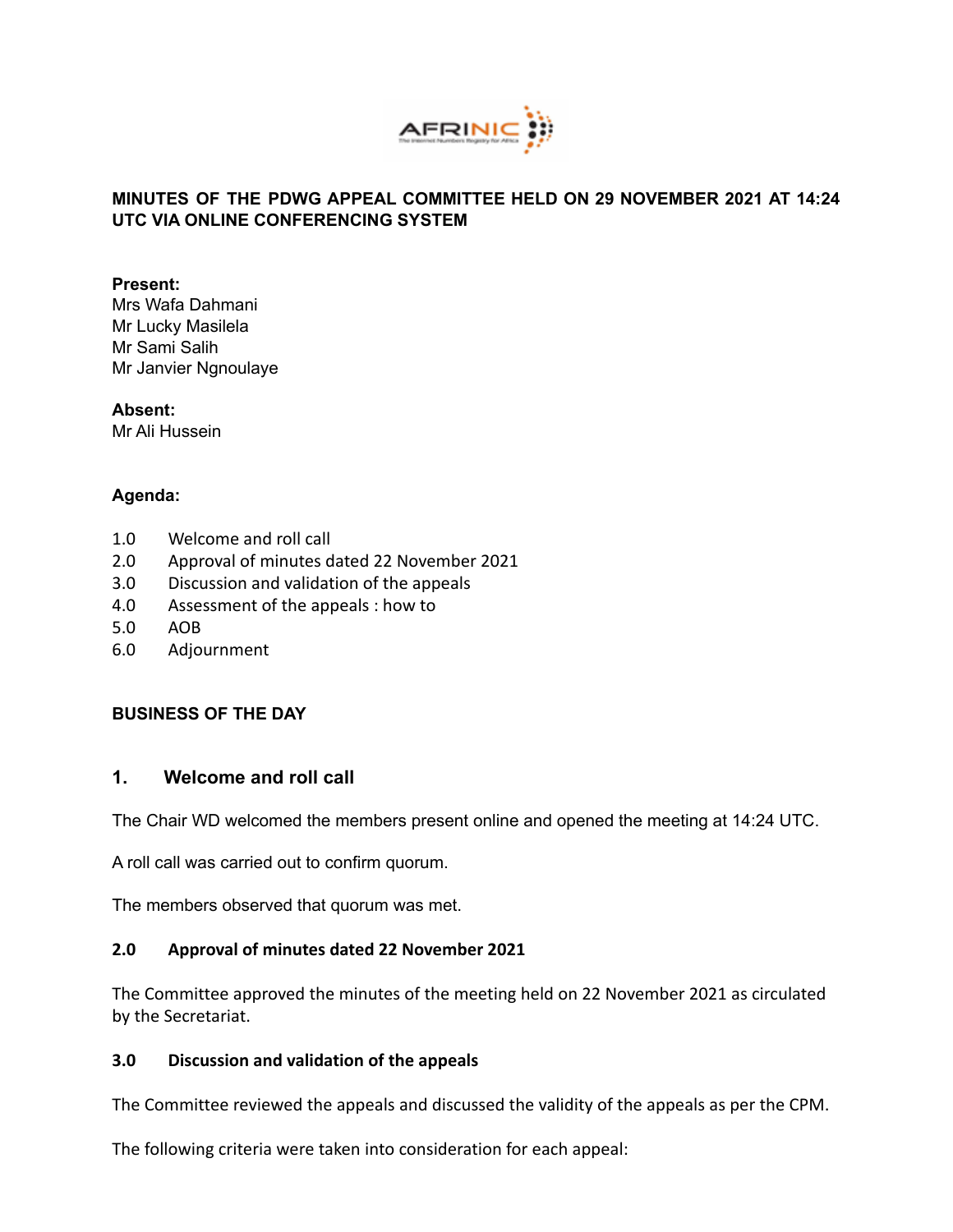- i. Disagrees with the actions taken by the Chair(s)
- ii. Discuss the matter with the PDWG Chair(s)
- iii. Supported by three (3) persons from the Working Group who have participated in the discussions
- iv. Submitted within two weeks of the public knowledge of the decision

After discussion, the following decisions were taken per appeal.

**Appeal No1 -** Appeal against the [declaration](https://www.afrinic.net/ast/pdf/policy/afrinic-appeal-resource-transfer-policy.pdf) of consensus on proposal Resource Transfer Policy [\(AFPUB-2019-V4-003-DRAFT04\)](https://www.afrinic.net/ast/pdf/policy/appeal-consensus-ressource-transfer-policy-updated-20102020.pdf)

**Decision:** Appeal is against co-chairs' decision made on Sep. 17, 2020, but received on Oct. 15, 2020 which is not fulfilling point number 2 of CPM section 3.5.

Appeal is not valid.

**Appeal No 2 -** against the consensus determination on proposal [AFPUB-2019-V4-003-DRAFT04](https://www.afrinic.net/ast/pdf/policy/appeal-consensus-ressource-transfer-policy-updated-20102020.pdf) [\(Resource](https://www.afrinic.net/ast/pdf/policy/appeal-consensus-ressource-transfer-policy-updated-20102020.pdf) Transfer Policy)

**Decision:** Appeal is valid

**Appeal No 3 -** Appeal against the confirmation of consensus declared by the Policy Liaison and Liaison Team and the Board on the selection of the PDWG [CO-CHAIRS](https://lists.afrinic.net/pipermail/rpd/2021/013119.html)

**Decision:** The appeal is not against a decision made by PDWG Co-Chairs, which is not fulfilling point number 1 of CPM section 3.5.

Appeal is not valid

**Appeal No 4 -** Appeal against the [confirmation](https://lists.afrinic.net/pipermail/rpd/2021/013337.html) of consensus declared by the Co-Chairs on "ABUSE [CONTACT](https://lists.afrinic.net/pipermail/rpd/2021/013337.html) UPDATE POLICY"

**Decision:** The matter has not been discussed with either the PDWG Chairs or in the PDWG prior to the submission of this appeal

The members who supported the appeal did not participate in the discussions on the policy

Appeal is not valid.

**Appeal No 5 -** Appeal against the [non-consensus](https://lists.afrinic.net/pipermail/rpd/2021/013338.html) determination on the General Abuse Contact Policy [-Draft](https://lists.afrinic.net/pipermail/rpd/2021/013338.html) 1

**Decision:** The matter has not been discussed with either the PDWG Chairs or in the PDWG prior to the submission of this appeal

The members who supported the appeal did not participate in the discussions on the policy

Appeal is not valid.

**Appeal No 6** - Last Call - RPKI ROAs for [Unallocated](https://lists.afrinic.net/pipermail/rpd/2021/013590.html) and Unassigned AFRINIC Address Space [AFPUB-2019-GEN-006-DRAFT03.](https://lists.afrinic.net/pipermail/rpd/2021/013590.html)

**Decision:** The appeal was sent outside the deadline of two weeks for submitting the appeal.

Appeal is not valid